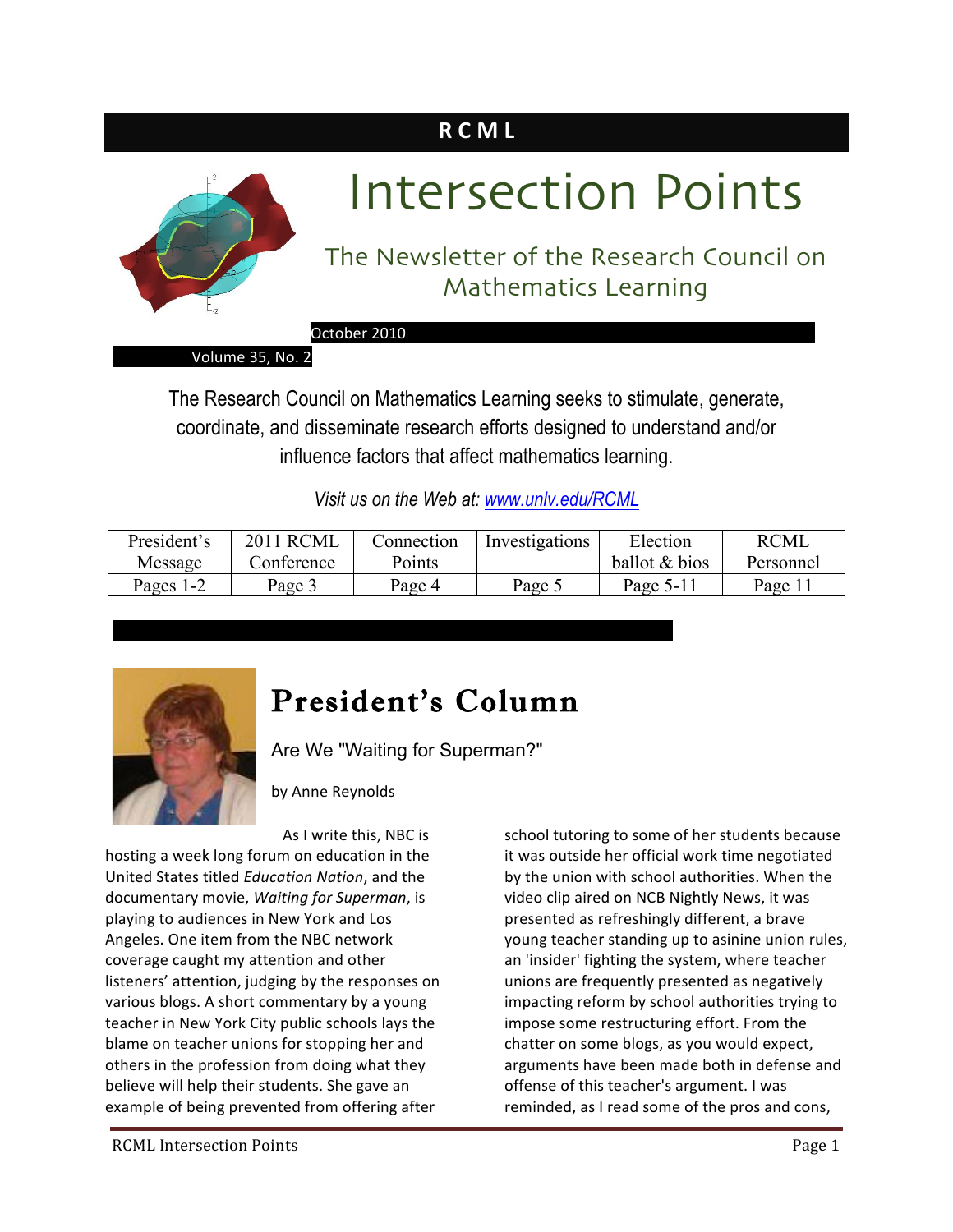of the example Susan Ohanian gave in her book, Caught in the Middle: Non Standard Kids and a Killing Curriculum (2001). Here she shared her consternation in her first year of teaching in New York City public schools as she noticed that the teacher work contract with the school district stipulated that the district would provide toilet paper in the schools, only to learn that this clause was negotiated into the contract by the teacher union because, in the past, the district had not provided such basic resources to school sites.

While I have yet to see the movie, *Waiting for* Superman, the reviews I have read are in line with what a Wall Street Journal reviewer wrote: "The main instrument of salvation (is) in publicly funded charter schools" and the film "fingers teachers' unions as the main obstacle to reform"  $(9/23/10)$ . The documentary features not students from dysfunctional backgrounds but five students who are eager to learn and have the support of their parents, who are caught in public schools that are failing them. Their stories are heart wrenching, as they and their parents, wait for the luck of a winning lottery number for a place in a charter school (I have seen a clip of one such wait from the movie). While I have no doubt that the film presents more than these snapshots I have gleaned from the reviews, again it seems as if the answers are all too simple: get rid of public schools and teacher unions.

Coincidentally, in my graduate class the last two weeks, students have been sharing ideas from research articles in mathematics education that they chose to critique as part of an assignment for class. As I have listened to the students share and discuss the findings from their chosen research articles, I have been conscious of several themes running through the reported findings. A number of the articles reported on research into teacher effectiveness in the mathematics classroom. In each case the common thread was that teachers do make a difference and that when their classroom practices revolve around providing space for students to think and reason about mathematical ideas, significant learning takes place. Another thread my students discussed

was the finding that teachers who had opportunities for extensive in-depth study of students' thinking around mathematical ideas become highly successful in their classrooms. These ideas are not new to members of RCML. In sessions at our annual conferences I have heard various shades of meaning around these themes reported and discussed. Yet, I don't remember when I have heard these findings reported in any news briefs involving public education.

Perhaps these ideas do not have the appeal of translation into provocative sound bites that can easily be captured and reported. Maybe it is much easier to capture the viewers' attention with findings about school uniforms, class size, or single sex classrooms. Yet, we know of the significant (both in quantity and quality) studies that have identified the importance of the teacher who knows and attends to how students think mathematically and encourages students to struggle with making sense of their mathematics and critically analyze their ideas in a mathematical community of their peers. When teachers try to implement these practices in their classroom they are often met with resistance from parents and sadly even sometimes from school authorities. It would seem that we would be well served in our efforts to provide effective learning settings for mathematics if the media highlighted the findings that we know from research help increase student learning opportunities in mathematics.

This is not an easy task. The current issue of the AAUP magazine, *Academe*, has an article discussing ways that faculty can effectively communicate with the press. While the article focuses on issues in higher education, the points made apply more generally. The author lists 10 tips; I will mention just one here: "Don't assume that reporters (or their audiences) will share your values and 'get it' just because you do." Having done a number of interviews with reporters over the years, I know how difficult it is to communicate complex ideas in ways that they can make sense of for their viewers and readers. Yet, if they don't hear about these important ideas from us, who will they hear them from?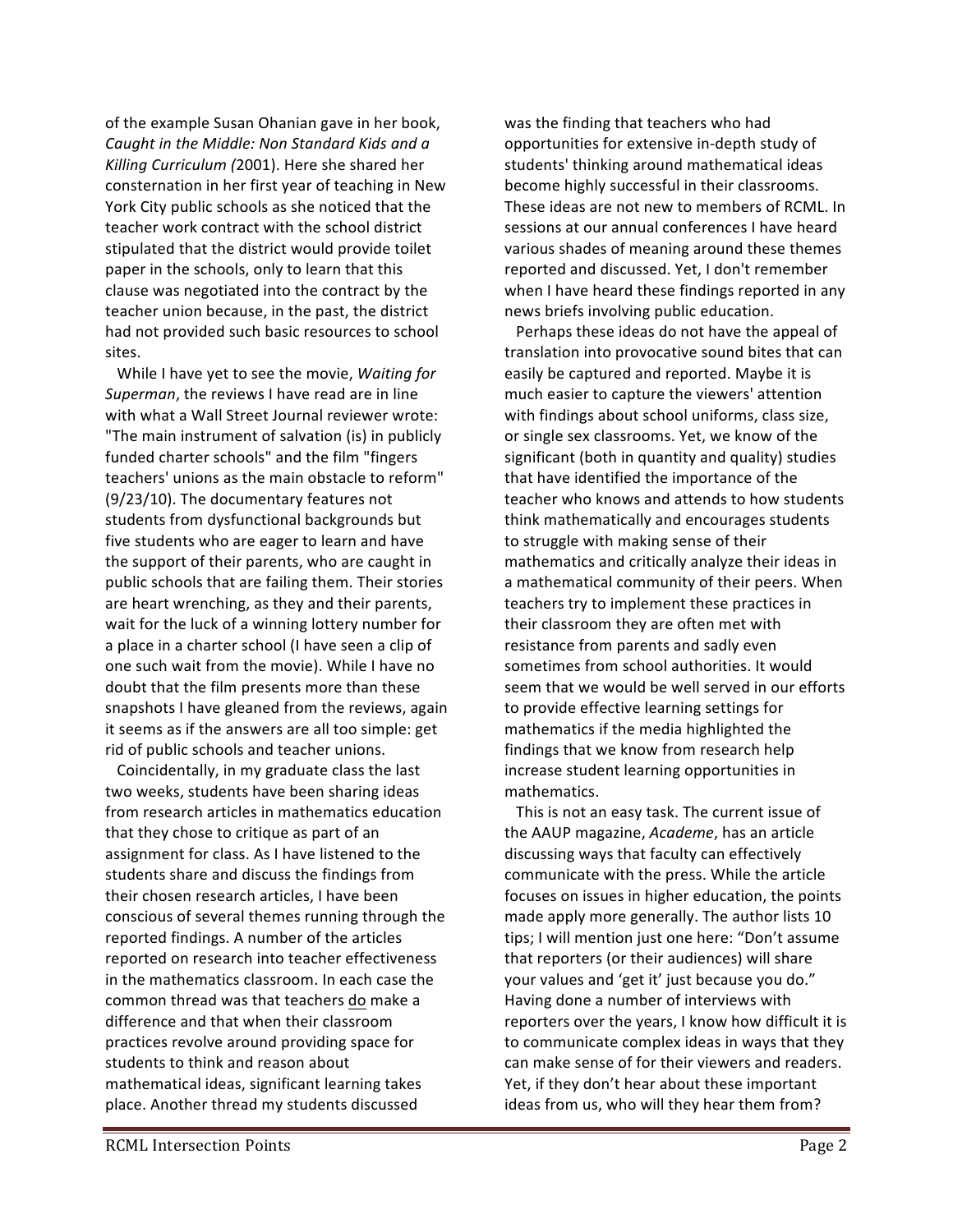# **2011 RCML Conference**

38th Annual Meeting



Hilton Cincinnati Netherland Plaza

#### SAVE THE DATE!

#### 10-12 March 2011

Dear Fellow Members of RCML,

 We need your HELP! In order to organize the quality level of conference we have all come to expect we NEED more presentation proposals. Please consider submitting a proposal to present at the 2011 RCML conference in Cincinnati, Ohio, and encourage your colleagues and graduate students to do the same.

 **HOTEL** information may be found on our website: *http://www.unlv.edu/RCML/*

### **Speaker Proposal deadline extended to 15 October 2010**

 The SPEAKER proposal form may be accessed and submitted via the RCML website *http://www.unlv.edu/RCML/* If you have questions, contact information is provided on the form. Note the section at the bottom of the form that provides you with the submission process for being included in the conference proceedings - a new option to consider! If you prefer to submit your proposal via e-mail, please complete the form and send it to Lynn Columba at lynncolumba@gmail.com

Thank you, Stacy Reeder, VP for Conferences Lynn Columba, Conference Program Chair

#### **CONFERENCE PROCEEDINGS proposals due 15 November 2010**

 RCML now publishes conference proceedings for selected papers submitted and accepted as conference presentations. You are encouraged to prepare and submit a paper for the conference proceedings. The due date for conference proceeding papers is 15 November 2010. Submit papers to Stacy Reeder, Vice President for Conferences, at reeder@ou.edu. All submitted proceeding papers will be blind reviewed by three conference committee members. Before preparing and submitting your paper, please review the Proceedings Submission Guidelines document found on our website

*http://www.unlv.edu/RCML/RCMLProceeding sReq.pdf*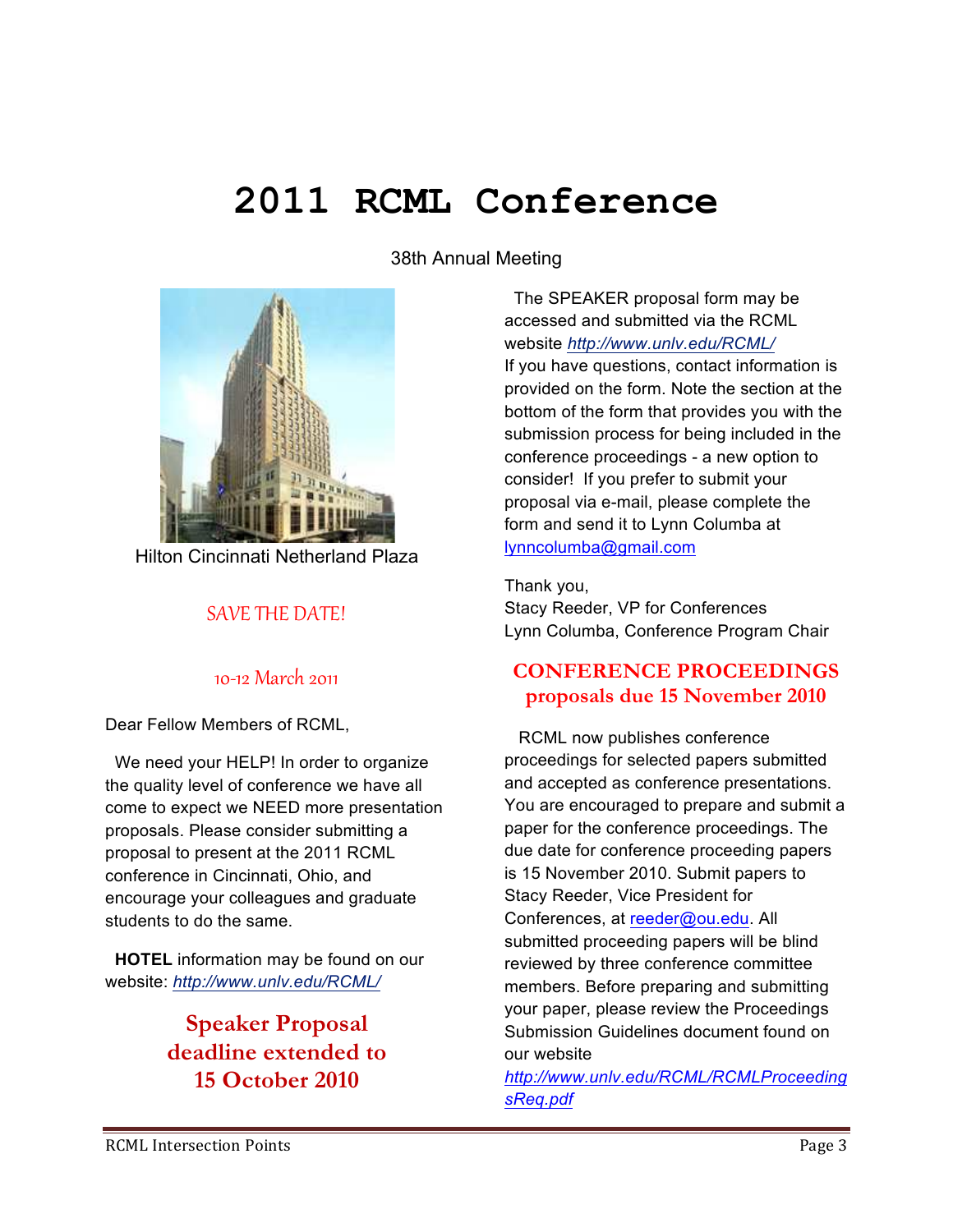Please note that acceptance to present at RCML does not guarantee that your paper



Pick up any math textbook, and you're likely to find a plethora of story problems in almost every chapter; they're an integral part of what we do as mathematics educators. They create connections between the abstract ideas. formulas, and the concrete world in which students live. Although the prevalence of word problems is neither in short demand nor supply, rarely do we find ones with contexts that focus on meaningful social connections to students' lives. Most seem to be attached to superficial scenarios like whale weights, rabbit populations, pizzas, and colored candies. Even though there is no question that rich mathematical discussions and ideas can emerge from such contexts, I ask you to consider the following questions: What might happen if mathematics story problems combined both quality mathematical content and meaningful global contexts? What if proportional reasoning resulted from an assessment of world wealth and poverty? What if algebra materialized from connections to child labor? What if calculus were connected with world AIDS data? What kinds of discussions could surface from problems situated within these types of contexts?

Consider the following story problems:

will be accepted for publication in the conference proceedings. The review process for proposals and proceedings papers are separate processes.

A group of youth aged 14, 15, and 16 go to the store. Candy bars are on sale for 43 cents each. They buy a total of 12 candy bars. How much do they spend, not including tax? (Gutstein & Peterson, 2006, p. 6)

Factory workers aged 14, 15, and 16 in Honduras make McKids™ children's clothing for Walmart. Each worker earns 43 cents an hour and works a 14-hour shift each day. How much does each worker make in one day, excluding any fees deducted by employers? (Gutstein & Peterson, p. 6)

Both of these problems address the same mathematical concept, but one deals with buying candy bars while the other connects directly to a critical global issue. When mathematics and social issues intertwine as they do in the second problem, not only does mathematics become "more lively, accessible, and personally meaningful (Gutstein & Peterson, 2006, p. 1)" to students, but also mathematics becomes a tool "that helps students more clearly understand their lives in relation to their surroundings  $(p.1)$ ." In order "to have more than a surface understanding of important social and political issues, mathematics is essential" (p. 2), and without it, "it is impossible to fully understand a government budget, the impact of a war, the meaning of a national debt, or the long-term effects of a proposal such as the privatization of Social Security (p. 2)."

So, the next time you pick up a textbook and consider giving your students a mathematics story problem, ask yourself this question: Is this the context I want my students to explore, or is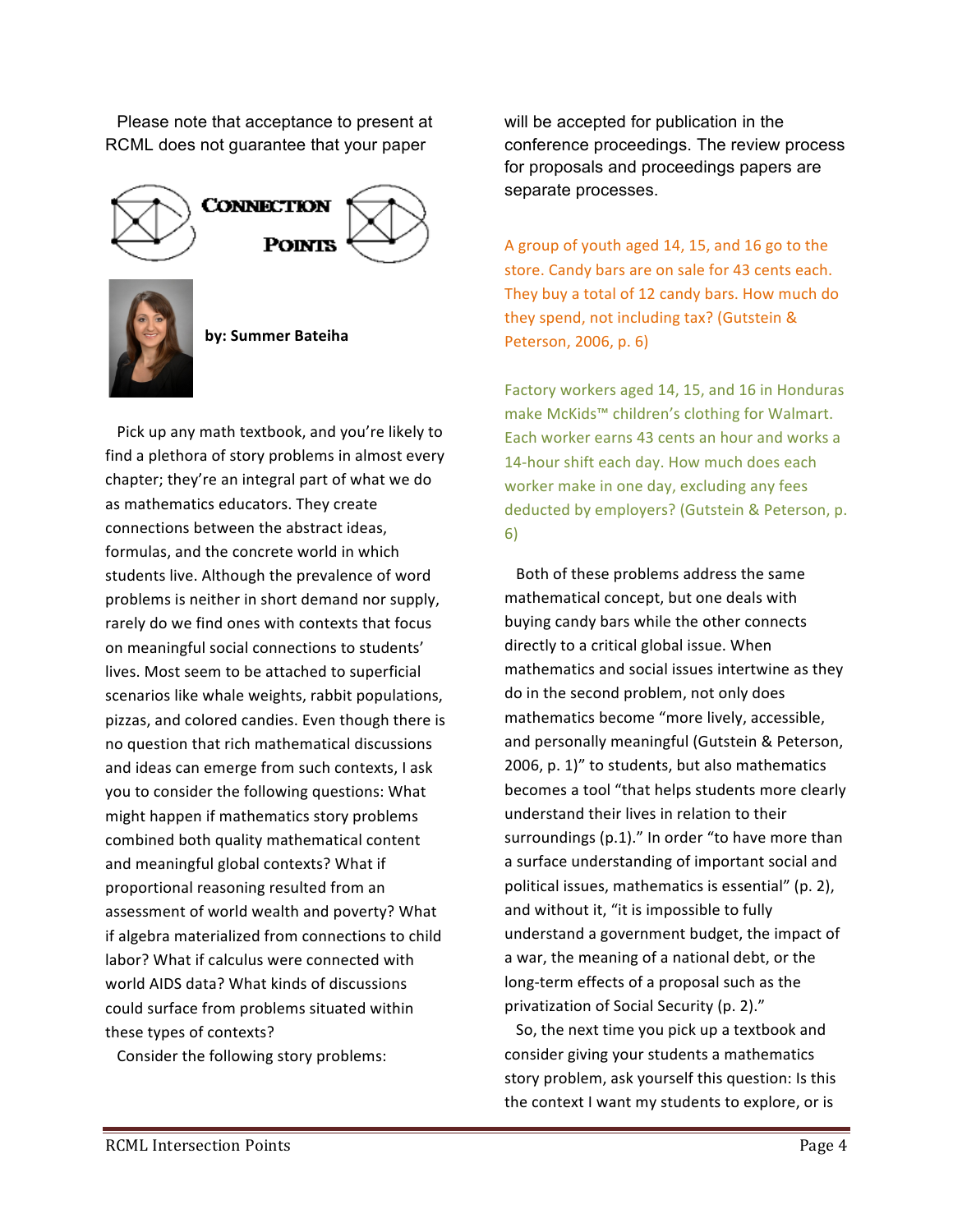there a more meaningful way for me to address the mathematics while deepening students' understandings of both the world they live in and the role this subject plays in it?

#### **REFERENCES**

Gutstein, E. & Peterson, B. (Eds.). (2006). *Rethinking mathematics: Teaching social justice*  by the numbers. Milwaukee, WI: Rethinking Schools.

### INVESTIGATIONS IN MATHEMATICS LEARNING

#### Sheryl A. Maxwell *smaxwell@memphis.edu*

 During the past year, I have determined that there are two types of people—(1) those that meet deadlines, shop for holidays early, often ahead of time, a place for every item, in other words, organized, methodical, and maddeningly efficient. Then, there are (2) those individuals that delay to activate when receiving an email or snail mail request, need to think about a task before plunging in, wait to capture the spirit of the holiday season before shopping, and frequently misplace items or forget them altogether.

 It seems institutions of higher learning also have these characteristics. Some promptly pay their journal subscriptions during the summer months as designed. Other institutions are sent several invoices, first the initial one, then overdue ones, and still no response. These same institutions are then puzzled when the journals no longer arrive. I have emailed several institutional representatives to tell them that not only have they not paid for the volume of journal for this academic year, but also I have omitted them from the mailing list. Others in this category simply do not read that *Investigations* is ordered on an academic year, not the calendar year.

 I continue to update subscription lists for the journal into the three databases--RCML members, USA subscriptions, and outside USA subscriptions. We have added new subscribers, deleted some due to nonpayment, and renewed many subscriptions. Volume 3 issues are starting to be published. The first issue was mailed in early September 2010.

 I hope you have paid your 2010-11 dues. If you received the Vol. 3, No. 1 issue in mid-September, you are on the PAID RCML DUES database. If you did not receive the journal, please check with Mary Swarthout and me to find out if you have forgotten to pay your dues or we have made a mistake.

 As usual, we encourage you to check with your institution's library, making certain that they are subscribing to our RCML journal. See if other institutions in your state could begin subscribing also. Perhaps you were first introduced to the journal at the institution where you graduated. Have they renewed their subscription? I continue to order a few extra journals, so if you would like me to send a copy to a new colleague, or for your graduate class, just send me an email.

 Please consider writing an article for the journal. We still have many authors who are not members of RCML. Although their research is good, it is always gratifying to have an RCML member contribute. When we know an author, we can eagerly communicate with them to learn even more.

### **ELECTIONS**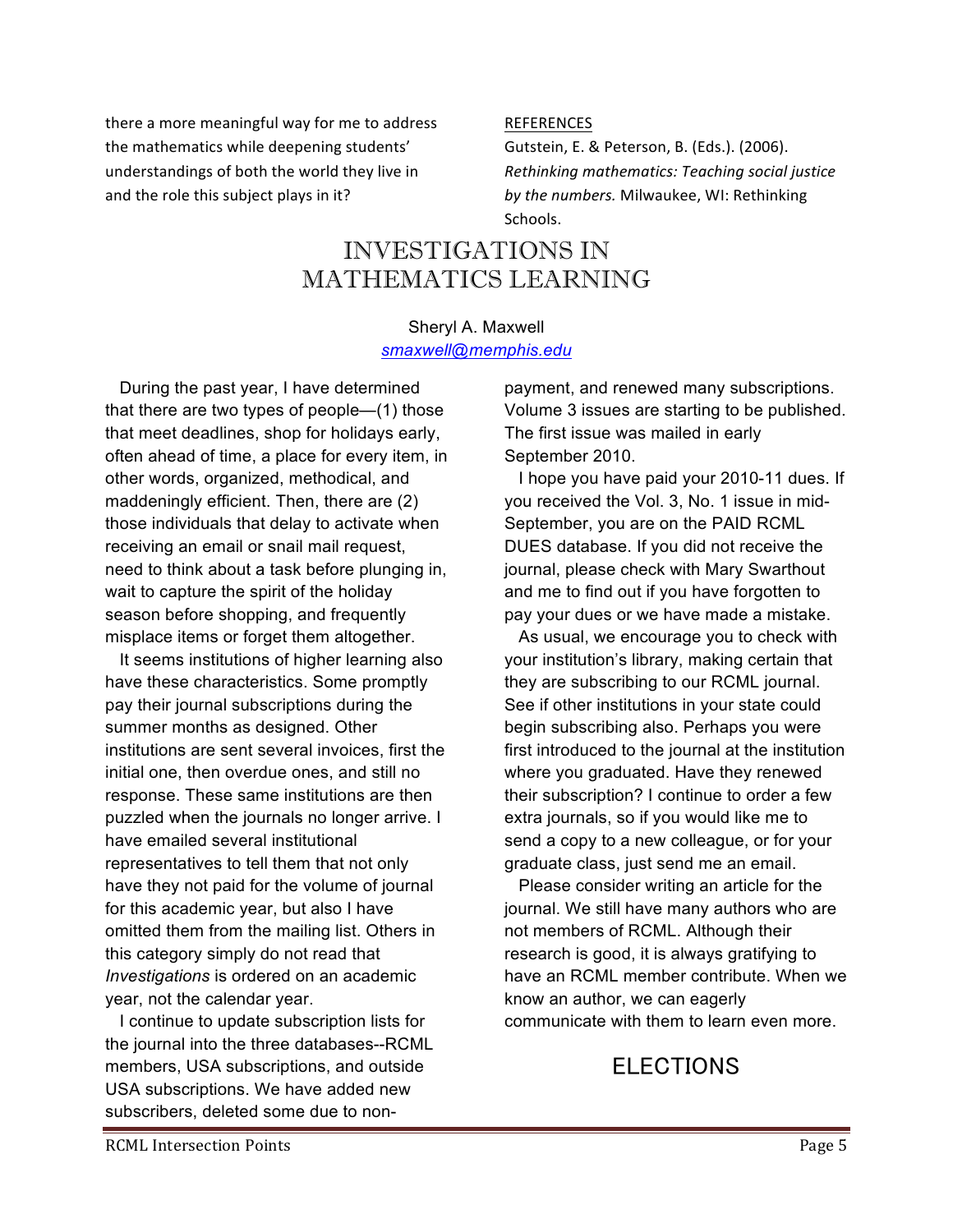Annual elections are held in the fall. This year we elect a Secretary and two positions on the Conference Committee. The Secretary holds a position on the Executive Board for 2011-2013. Two Conference Committee members are

elected for three-year terms. Candidates for Secretary are Darlinda Cassel and Megan Che. The nominees for Conference Committee are Keith Adolphson, Nancy Cerezo, Lynn Columba, Bob Drake, and Mikhail Turegun. 

#### Darlinda Cassel **Institution:** University of Central Oklahoma **Office of Nomination:** Secretary

**Why do you want to be considered for this office?** I have been a member since 2000 and now it is time for me to give back to the organization.

**What do you believe are the challenges for RCML for the next two years?** I think we need to help people feel connected to the organization. I would like to see the membership increase.

**How would you seek to accomplish these challenges if you are elected to this office?** I think RCML can help people feel connected in a variety of ways; one is to have awards for  $1<sup>st</sup>$ timers, 2- or 5-year members, and by recognizing the students that attend and have something for them and maybe an award or recognition for the member that brings the most students. Recognizing the students and members for bring students may help increase RCML membership. I also think that at least one of the authors of a submitted paper must be a member at the time of acceptance.

**Describe your participation in RCML.** I have been presenting at the conference since 2000 and have had articles published in Focus and in Investigations. I served on the conference committee for 2 years and as the conference chair in Oklahoma City.

**Describe other related experiences that you believe qualify you for this office.** I have been a PI on four NCLB grants.

Megan Che **Institution:** Clemson University **Office of Nomination:** Secretary

**Why do you want to be considered for this office?** I have been attending and presenting at RCML conferences for quite a while now. RCML is one of the conferences I value most because of the length of time devoted to sessions and because of the supportive atmosphere. It is high time for me to start contributing to RCML and I am excited about the possibility of doing so.

**What do you believe are the challenges for RCML for the next two years?** One of the primary challenges I see is for RCML to grow sustainably; that is, to increase membership in such a way that the strengths of RCML are maintained.

Another challenge is for the RCML-sponsored journal, Investigations in Mathematics Learning, to become more widely known and perhaps influential for its high quality contributions.

**How would you seek to accomplish these challenges if you are elected to this office?** As secretary, I would focus on supporting the functioning of RCML through the maintenance of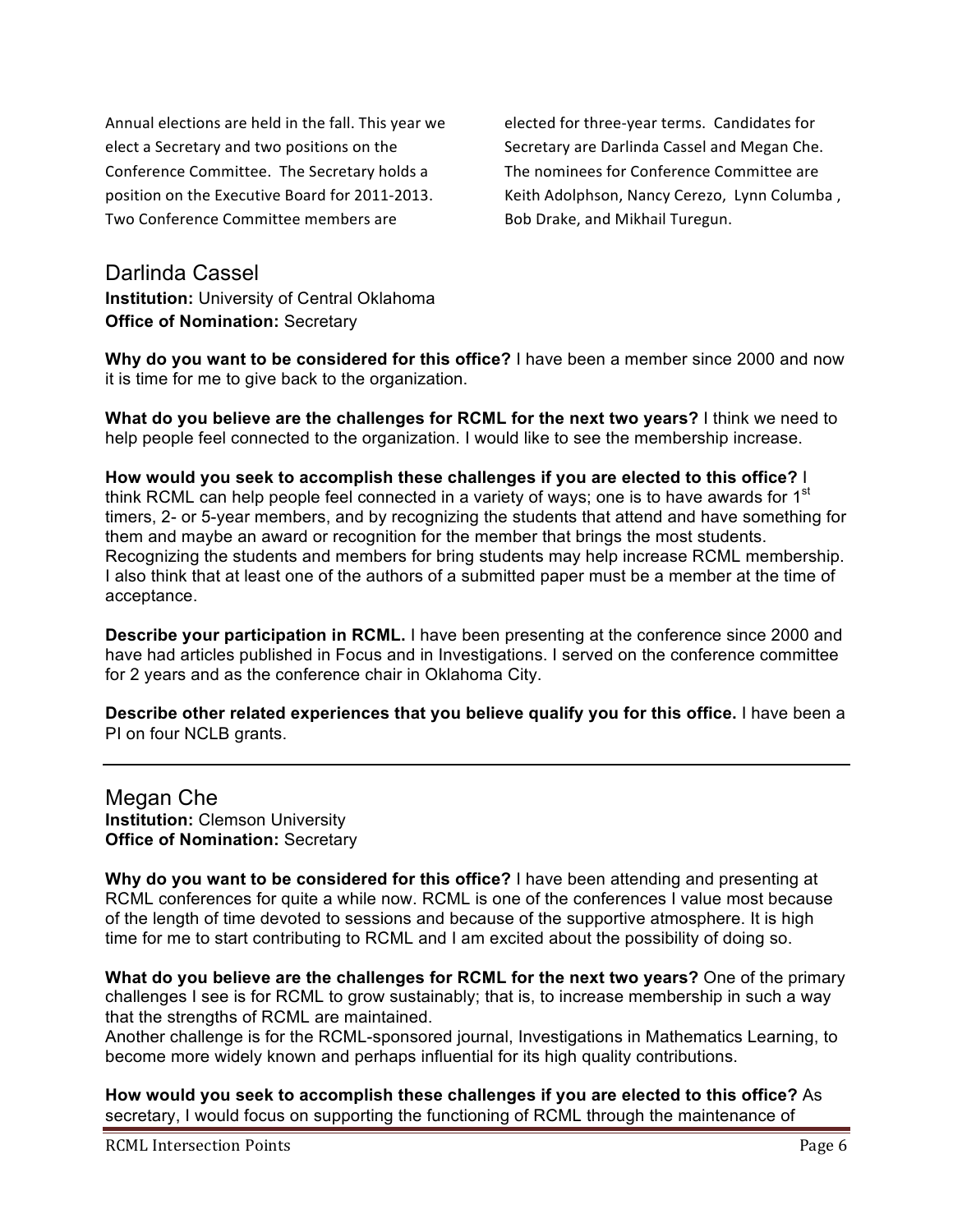accurate records of organization meetings. I would also support an ongoing conversation about how the RCML members envision the nature of RCML currently and into the future.

**Describe your participation in RCML.** I attended and presented at my first RCML conference when I was a doctoral student at the University of Oklahoma. I have attended and presented at the last four RCML conferences and have enjoyed the active nature of the sessions. I have been a member of RCML for several years and always seek to introduce colleagues and students to the organization. Two of my colleagues have attended and presented at RCML and I am already encouraging our two new mathematics educators to become involved!

#### **Describe other related experiences that you believe qualify you for this office.**

One important experience/quality that qualifies me for this office is my high regard for this organization and its continued success. So, I am vested in ensuring the smooth functioning of RCML. Because I am a very organized person and adept at managing many different projects, roles, and responsibilities simultaneously, I am well qualified to be secretary. I am president-elect of a state mathematics educator's organization and am chair of a department committee. I have experience with recording and communicating their operations.

#### Keith Adolphson

**Institution:** Eastern Washington University **Office of Nomination:** Conference Committee

**Why do you want to be considered for this office?** I value RCML for its emphasis on being a caring, collaborative, and supportive professional community, as well as, a source personal renewal. I feel an obligation give back to the organization that has nurtured me by taking a more active role.

**What do you believe are the challenges for RCML for the next two years?** I feel that the main challenges facing RCML are increasing membership and conference participation while enhancing its visibility and stature in the mathematics education community without sacrificing its intimate character as a professionally supportive community.

**How would you seek to accomplish these challenges if you are elected to this office?** Word-of-mouth can be an effective means of recruiting new members while preserving the quality of our conferences and journal will keep them around. I believe that raising the visibility of our conferences and journal will help attract new members and enhance the organization's stature. We might want to think about how we advertise. We may also want to consider other venues for the conference in order to avoid a regional cachet.

**Describe your participation in RCML.** I have been an RCML member since 2001. I have attended and presented at most conferences since then.

**Describe other related experiences that you believe qualify you for this office.** Previously, I taught have served as the Vice President for Middle Schools on the Central Oklahoma AMTE where I helped organize our semiannual conferences. In addition, I have participated and presented at numerous regional, national, and international conferences including: PME, PMENA, Northwest Mathematics Conference, and NCTM in addition to RCML. I believe that I bring many strengths to the conference committee position: resourcefulness, organizational skills, the ability to be a collaborative team member, some facility with technology, and an excellent sense of humor.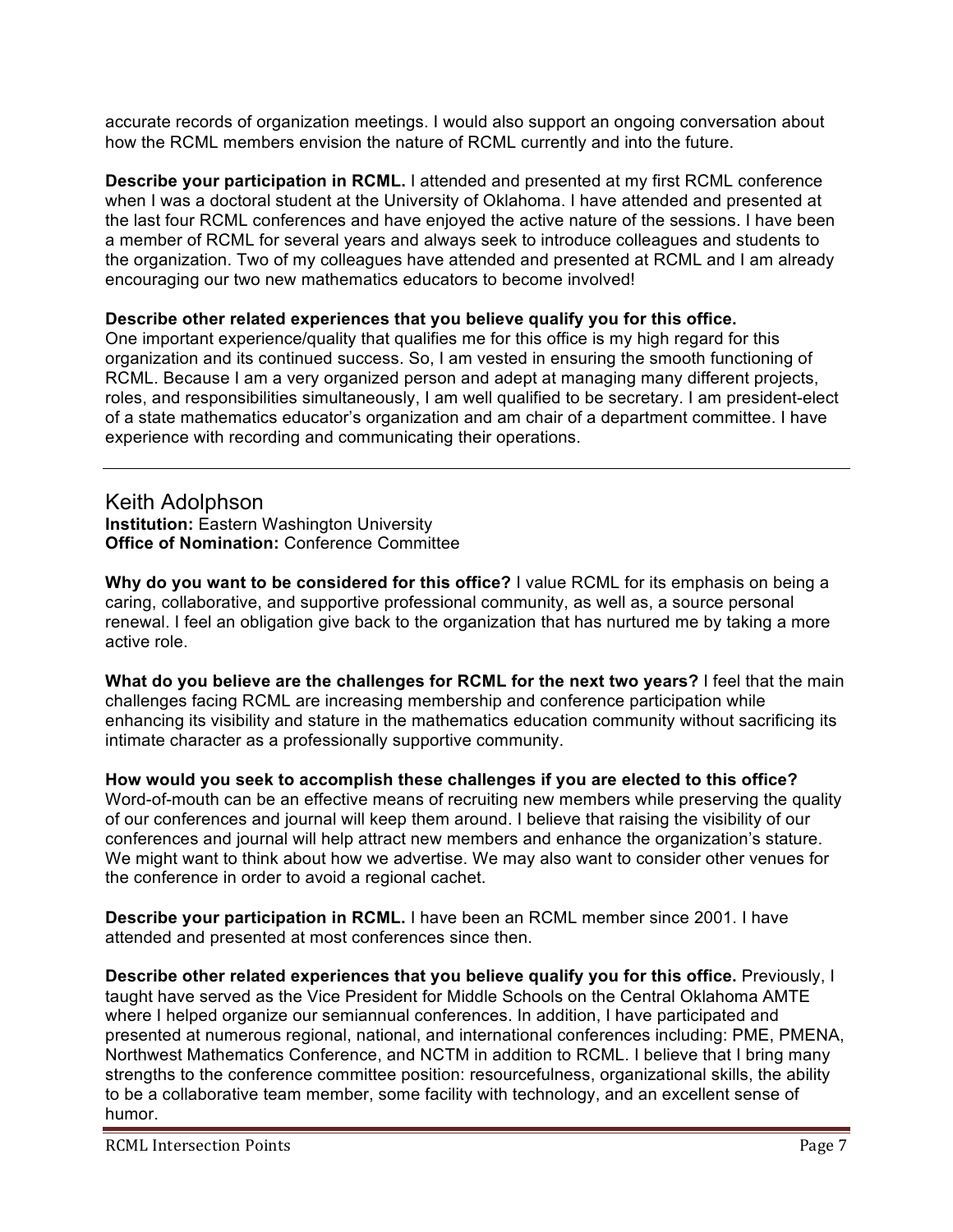-------------------------------------------------------------------------------------------------------------------------------

#### Nancy Cerezo **Institution:** Saint Leo University **Office of Nomination:** Conference Committee

**Why do you want to be considered for this office?** Having attended a couple of the conferences, I have found this organization to be engaging and supportive to all attendees. My positive experiences have guided me in wanting to become more involved in the organization. Serving on this committee will allow me many opportunities to meet others who have a common interest in mathematics education and research. I believe RCML is the organization in which I can contribute and serve as mathematics education is my passion.

**What do you believe are the challenges for RCML for the next two years?** The main challenge is to increase attendance at the annual conference.

#### **How would you seek to accomplish these challenges if you are elected to this office?**

Search for the names of mathematics instructors at various universities and invite them to attend the conference; challenge the membership in bringing one colleague to the conference.

#### **Describe your participation in RCML.**

I have attended and presented at a couple of the annual conferences.

**Describe other related experiences that you believe qualify you for this office.** I have served 10 years in many capacities for organizing events within a civic organization that sponsors a national PGA golf tournament. I have also organized conferences for our department that services our students and local teaching population at our off-site locations. These experiences as well as my attention to detail would allow me to be a vital member of the committee.

-------------------------------------------------------------------------------------------------------------------------------

#### Lynn Columba **Institution:** Lehigh University **Office of Nomination:** Conference Committee

**Why do you want to be considered for this office?** I enjoy serving and giving back to my mathematics education profession which has given so much to me. I attend this conference and value the colleagues that participate in the RCML organization.

**What do you believe are the challenges for RCML for the next two years?** Increasing membership, visibility, and participation in the conference.

**How would you seek to accomplish these challenges if you are elected to this office?** Through communicating with my own colleagues, through other mathematics organizations, through doctoral students that are looking for feedback on their research.

**Describe your participation in RCML.** I attend the conferences and have brought at least one of my doctoral students to present. This is such a receptive audience for their research.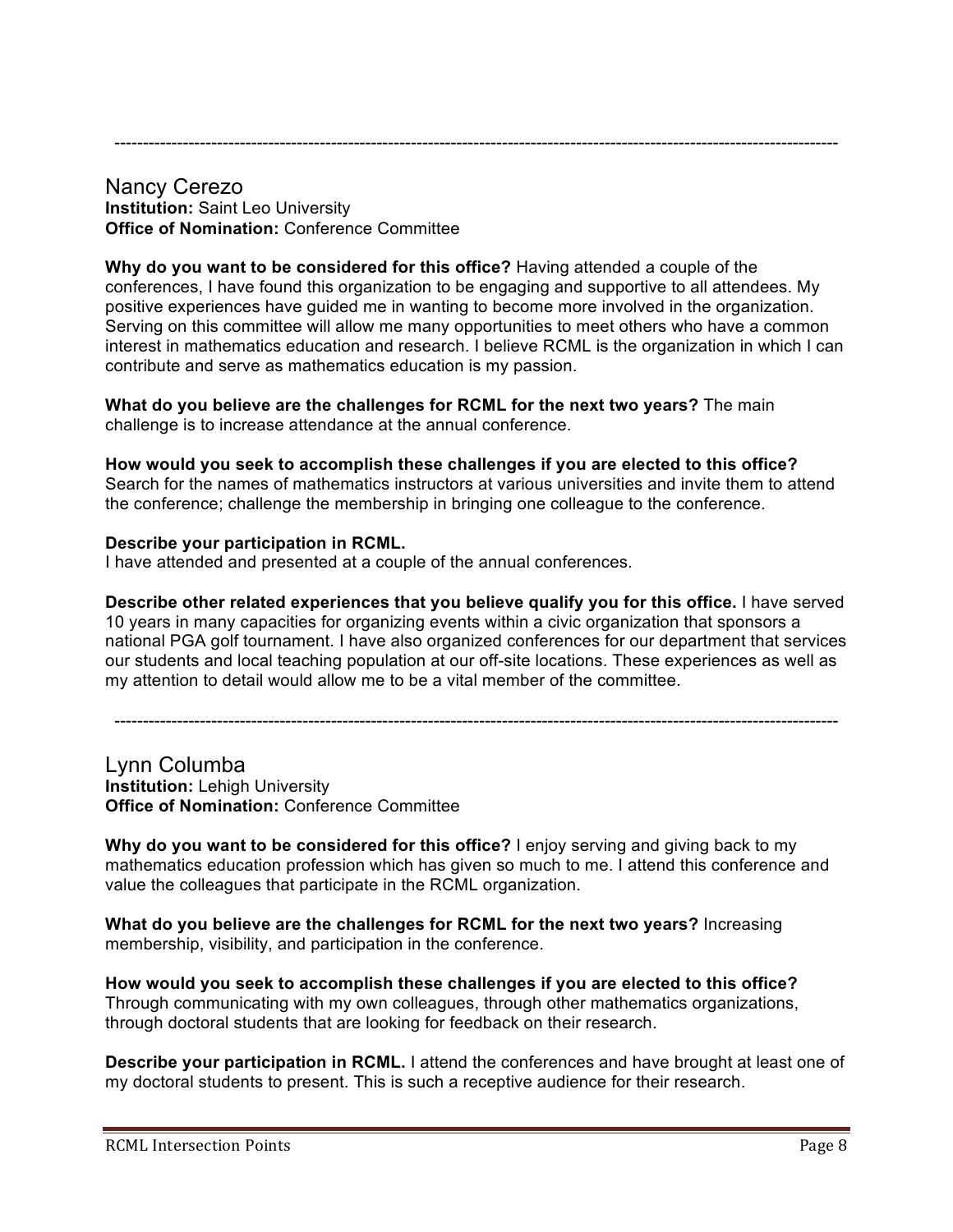**Describe other related experiences that you believe qualify you for this office.** I present at NCTM, AMTE, SSMA and NCSM frequently. I participate in my state organizations. I have been on the conference planning committee for PCTM and I hold an office in the PAMTE representing private institutions at large. I am the only mathematics educator at a small private institution therefore participating in national and regional mathematics educator organizations is an opportunity to interact with my colleagues which is wonderfully energizing and rewarding.

#### Bob M. Drake **Institution:** University of Cincinnati **Office of Nomination:** Conference Committee

**Why do you want to be considered for this office?** The Conference Committee is one of the most important committees of RCML. It provides guidance to those organizing the annual meeting which helps members connect, share ideas, and develop close professional relationships with other mathematics educators. Successful annual conferences are necessary for the growth of RCML to maintain membership, and to help members learn of the work being done by others. A successful conference committee is synonymous with a successful, viable organization. I believe there are ways to make the conferences more successful, and in that way increase the strength of RCML. I would like the opportunity to work with this committee to help achieve those goals.

**What do you believe are the challenges for RCML for the next two years?** Like most organizations, financial stability is at the top of the list. Though it's rarely at the forefront of most members' thoughts, the organization cannot function without funds to support our work. Additionally, increasing the distribution of our journal will help maintain RCML as an important leader in the field. In many ways, the journal is the face of the organization. It clearly demonstrates our mission, our interests, and the quality of our membership's work. Distributing the journal to more people is not an easy task, but it's necessary. The conference committee contributes, directly and indirectly, to both goals. When conferences are well operated, membership increases, conference attendance increases, we distribute more copies of our journal, and we provide income to the organization.

**How would you seek to accomplish these challenges if you are elected to this office?** Membership (and the corresponding funds that accompany membership) can be enhanced by making it easier for members to pay dues and conference registration. I hope to make the 2011 RCML Conference the first to accept online payments for conference registration and membership. A larger membership means a greater distribution of the journal. It also means a greater pool from which articles are drawn, and from which reviewers may be solicited.

**Describe your participation in RCML.** I have attended and presented at many conferences since we were known as RCDPM. I am currently co-chairing the 2011 Conference in Cincinnati, and am working to make certain this meeting matches the standards set by previous conferences.

**Describe other related experiences that you believe qualify you for this office.** In addition to co-chairing the coming RCML meeting in Cincinnati, I have chaired two Ohio Council of Teachers of Mathematics Annual Conferences (1993 and 1996) hosting more than 1000 mathematics teachers, 225 inservice sessions, and 60 exhibitors at each conference. At the completion of the 1993 OCTM conference, I wrote a handbook for future conference chairs that is still used by new chairs. I believe my experiences can add to the successes we've had in the past.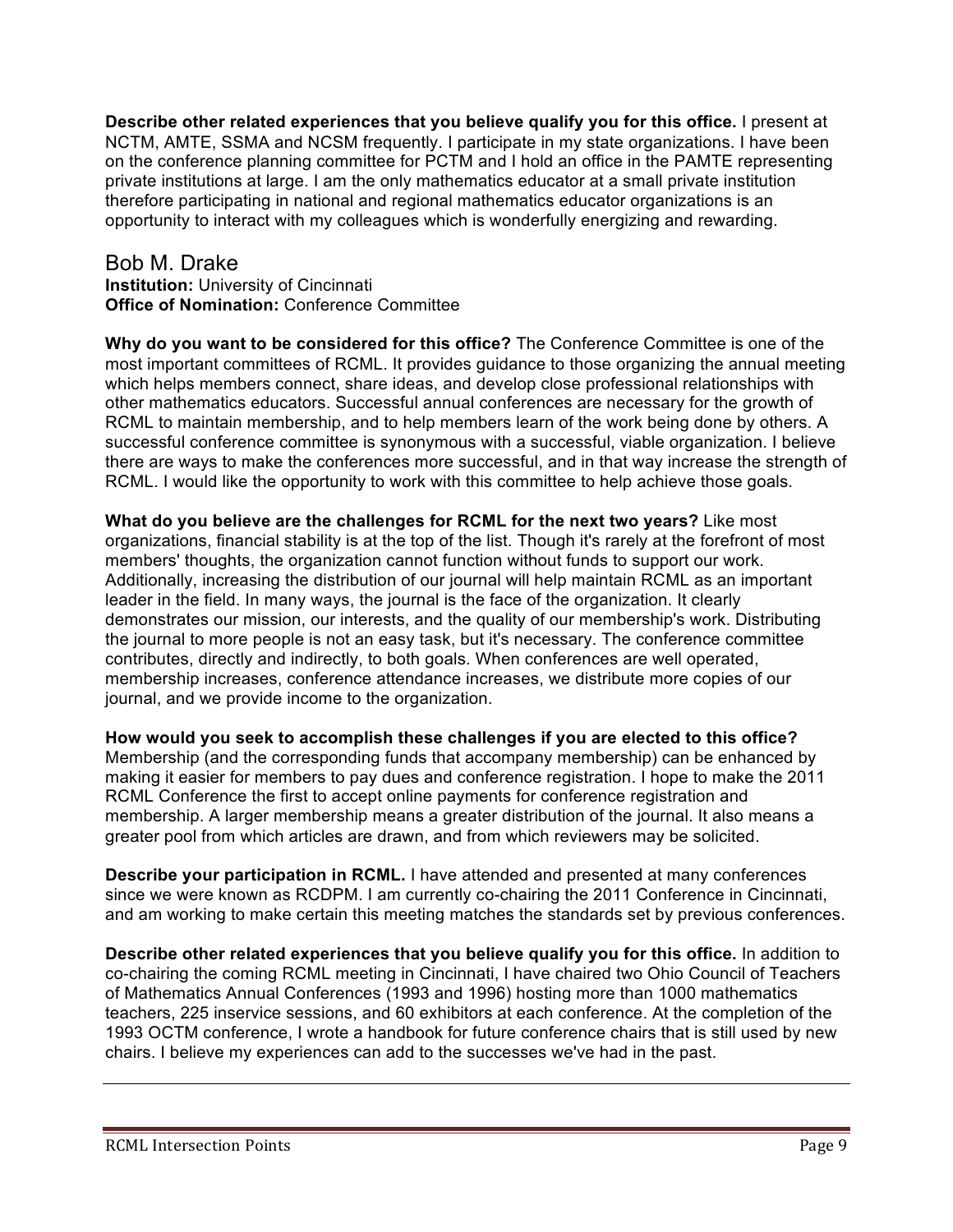#### Mikhail Turegun **Institution:** Oklahoma City Community College **Office of Nomination:** Conference Committee

**Why do you want to be considered for this office?** Having been a member for the last three years, I benefited both personally and professionally from sharing and collaboration with other mathematics education researchers. I have also received a great deal of support and input from many members of RCML for my own work as a graduate student. I decided to become more involved in RCML by serving as a member of Conference Committee.

**What do you believe are the challenges for RCML for the next two years?** One of the challenges we face is to find ways to increase the membership count, which seems to be declining in the last few years.

**How would you seek to accomplish these challenges if you are elected to this office?** I think providing the speakers with an opportunity to have their presentations included in the conference proceedings may entice more individuals to at least consider becoming members. This is a new process for the conference this year and I think we may need to promote this process within the mathematics education community.

**Describe your participation in RCML.** I became involved in RCML as a result of my advisor Dr. Reeder's encouragement in 2007. I have assisted the conference committee during the OKC Conference. I have also been attending and presenting at every conference since that time.

**Describe other related experiences that you believe qualify you for this office.** Assisting the Conference Committee during the OKC Conference gave me an in depth view of what organizing a conference entails. I believe I can draw on my past experience in assisting the Conference Committee in order to serve at this position.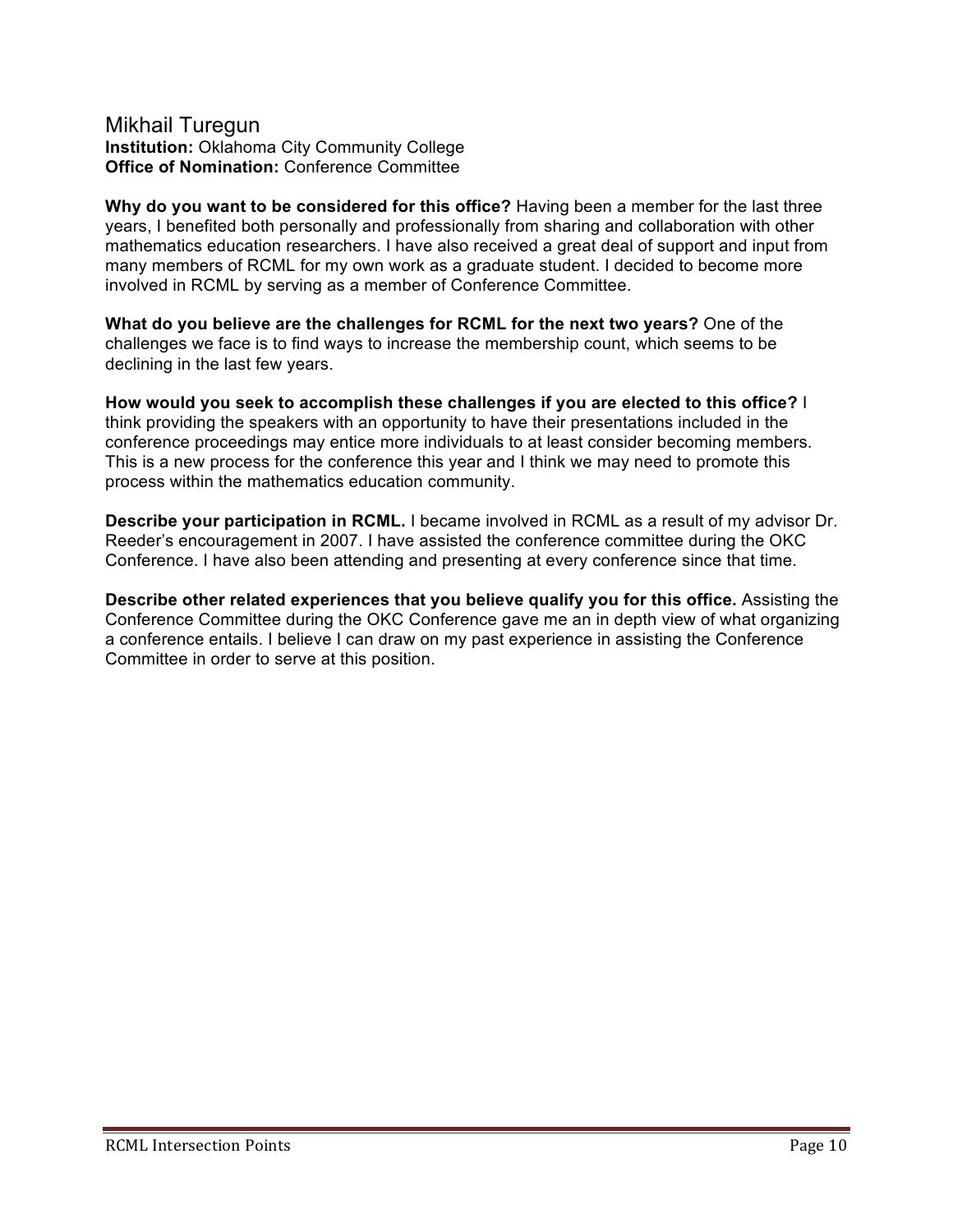# **Election Ballot – Fall 2010**

### The ballot must be "postmarked" on or before 1 DECEMBER 2010 PI FASE VOTE!

Please email your ballots to Kay Wohlhuter

*kwohlhut@d.umn.edu*

OR print this page and mail it to:

Kay Wohlhuter University of Minnesota-Duluth EduE 150 412 Library Drive Duluth, MN 55812

#### **Secretary**

Darlinda Cassel, University of Central Oklahoma

\_\_\_\_\_ Megan Che, Clemson University

#### **Conference Committee (vote for two)**

Keith Adolphson, Eastern Washington University

**Nancy Cerezo, Saint Leo University** 

\_\_\_\_\_ Lynn Columba, Lehigh University

**EXECUTE:** Bob Drake, University of Cincinnati

\_\_\_\_\_ Mikhail Turegan, Oklahoma City Community College